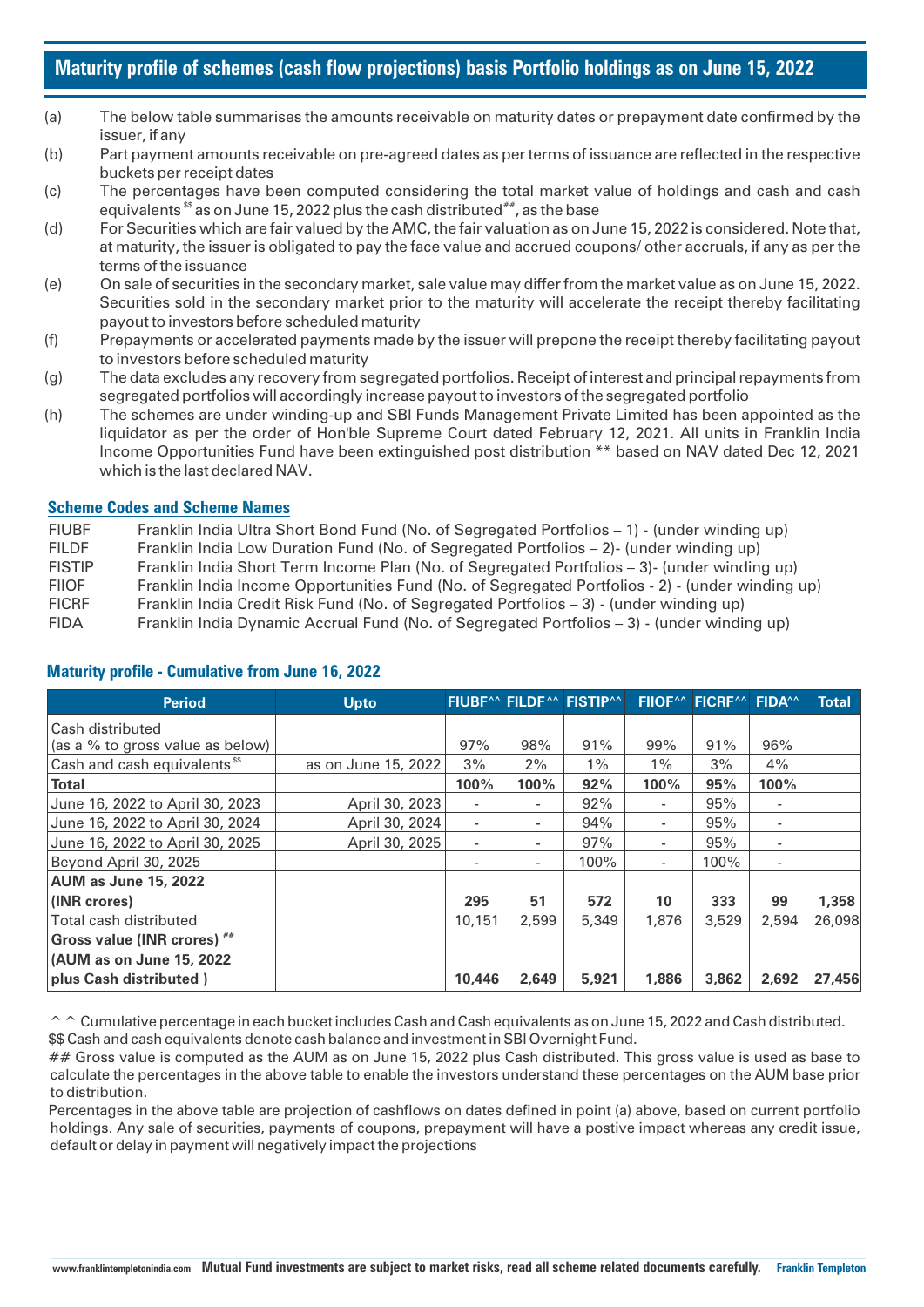\*\* Franklin India Income Opportunities Fund (FIIOF) has paid 100% of its AUM as on December 12, 2021 (except cases requiring remediation or with incomplete documentation). Investors may note that in addition to the payments till date, any amount received by the schemes including recoveries/ receipts from securities which are currently valued at zero or have matured but defaulted on their repayment obligation, shall be paid out to investors as and when such amounts are recovered/received. Details of the same will be shared with investors in due course. Subsequent to the payment of 100% of its AUM as on December 12, 2021, on account of reversal of expenses in deference to the direction of SEBI, the scheme has cash receipts/ balances as stated below

## **Summary of Cash inflows**

| From April 30, 2022 to June 15, 2022  | <b>FIUBF</b> |        | <b>FILDF FISTIP FIIOF</b> | <b>FICRF</b> | <b>FIDA</b> | <b>Total</b> |
|---------------------------------------|--------------|--------|---------------------------|--------------|-------------|--------------|
| Total cash inflows (INR crores)       |              | $\sim$ | ∩*                        |              |             | 15           |
| Total cash inflows as a percentage of |              |        |                           |              |             |              |
| <b>AUM as on May 31, 2022</b>         |              |        | $0\%$ *                   | 2%           | $7\%$       |              |

\* Less than 10 Lacs

| From April 24, 2020 to June 15, 2022            | <b>FIUBF</b> | <b>FILDF</b> | <b>FISTIP</b> | <b>FIIOF</b> | <b>FICRF</b> | <b>FIDA</b> | Total              |
|-------------------------------------------------|--------------|--------------|---------------|--------------|--------------|-------------|--------------------|
| Total cash inflows (INR crores)                 | 11,345       | 2,982        | 7,334         | 2,567        | 4,447        | 2.841       | 31,517             |
| Borrowings repaid                               | (802)        | (310)        | (1,832)       | (650)        | (757)        | (124)       | (4, 476)           |
| Total cash distributed                          | (10, 151)    | (2,599)      | (5, 349)      | (1,876)      | (3,529)      |             | $(2,594)$ (26,098) |
| Cash available in the scheme (INR crores) about | 295          | 51           | 68            | 10           | 124          | 99          | 646                |
| as on June 15, 2022                             |              |              |               |              |              |             |                    |

&&& includes an amount due to reversal of commission in deference to the direction of SEBI. As per the order dated 12th April 2022 issued by the Hon'ble Supreme Court of India (SC) any further distribution of the available cash from the schemes can be made only with the prior permission/approval of the SC. The matter is sub-judice.

Cash inflows represent inflows from maturities, part payments, pre-payments, sale and coupons which have been utilised for payment of borrowings/ interest/ expenses and provisions, if any. The balance cash (Cash available for distribution), if any, is invested in SBI Overnight Fund.

There are no outstanding borrowings in any of the schemes w.e.f. March 30, 2021.

Each scheme will return monies to investor after paying all the obligations/ liabilities towards borrowings/ expenses/ provisions, if any.

From April 24, 2020 to June 15, 2022, the six schemes under winding up have received INR 31,517 crores from maturities, pre-payments, sale and coupons. Cash of INR 26,098 crores had been distributed in 8 tranches to the unitholders (except cases requiring remediation or with incomplete documentation) in all six schemes.

*(INR crores)*

### **Summary of Disbursements**

|                | <b>UMINIMALY VI DISBUTSUNGHLS</b> |              |              |               |                   |              |             |              |
|----------------|-----------------------------------|--------------|--------------|---------------|-------------------|--------------|-------------|--------------|
| <b>Tranche</b> | <b>Based on NAV as on</b>         | <b>FIUBF</b> | <b>FILDF</b> | <b>FISTIP</b> | <b>FIIOF</b>      | <b>FICRF</b> | <b>FIDA</b> | <b>Total</b> |
| Tranche 1      | February 12, 2021                 | 5,075        | 1,625        | 469           | ٠                 | 926          | 1,025       | 9,122        |
| Tranche 2      | April 9, 2021                     | 1,489        | 141          | 710           | 121               | 320          | 181         | 2,962        |
| Tranche 3      | April 30, 2021                    | 772          | 290          | 391           | 337               | 500          | 200         | 2,489        |
| Tranche 4      | June 4, 2021                      | 928          | 106          | 1,135         | 273               | 555          | 209         | 3,205        |
| Tranche 5      | July 9, 2021                      | 912          | 172          | 1,034         | 350               | 543          | 293         | 3,303        |
| Tranche 6      | August 27, 2021                   | 415          | 208          | 950           | 567               | 346          | 433         | 2,919        |
| Tranche 7      | November 18, 2021                 | 83           | 35           | 482           | 64                | 287          | 165         | 1,116        |
| Tranche 8      | December 10, 2021                 | 478          | 22           | 179           | 164 $\sim$ $\sim$ | 53           | 89          | 984          |
| <b>Total</b>   |                                   | 10,151       | 2,599        | 5,349         | 1,876             | 3,529        |             | 2,594 26,098 |

 $\sim$  based on NAV as on December 12, 2021

## **Note**

The Yield to Maturity as on June 15, 2022 is summarised in the below table. This yield is subject to change on account of sale, maturities, pre-payments and coupon rate changes.

| <b>FIUBF</b> | FILDF | FISTIP   | FIIOF            | <b>FICRF</b> | <b>FIDA</b> |
|--------------|-------|----------|------------------|--------------|-------------|
| 4.50%        | .50%  | $9.01\%$ | N.A.<br>$\omega$ | 7.92%        | 4.50%       |

@ This metric is computed basis market value of the securities held in the portfolio. Since the value of the securities held by the portfolio is currently zero, this metric is not applicable